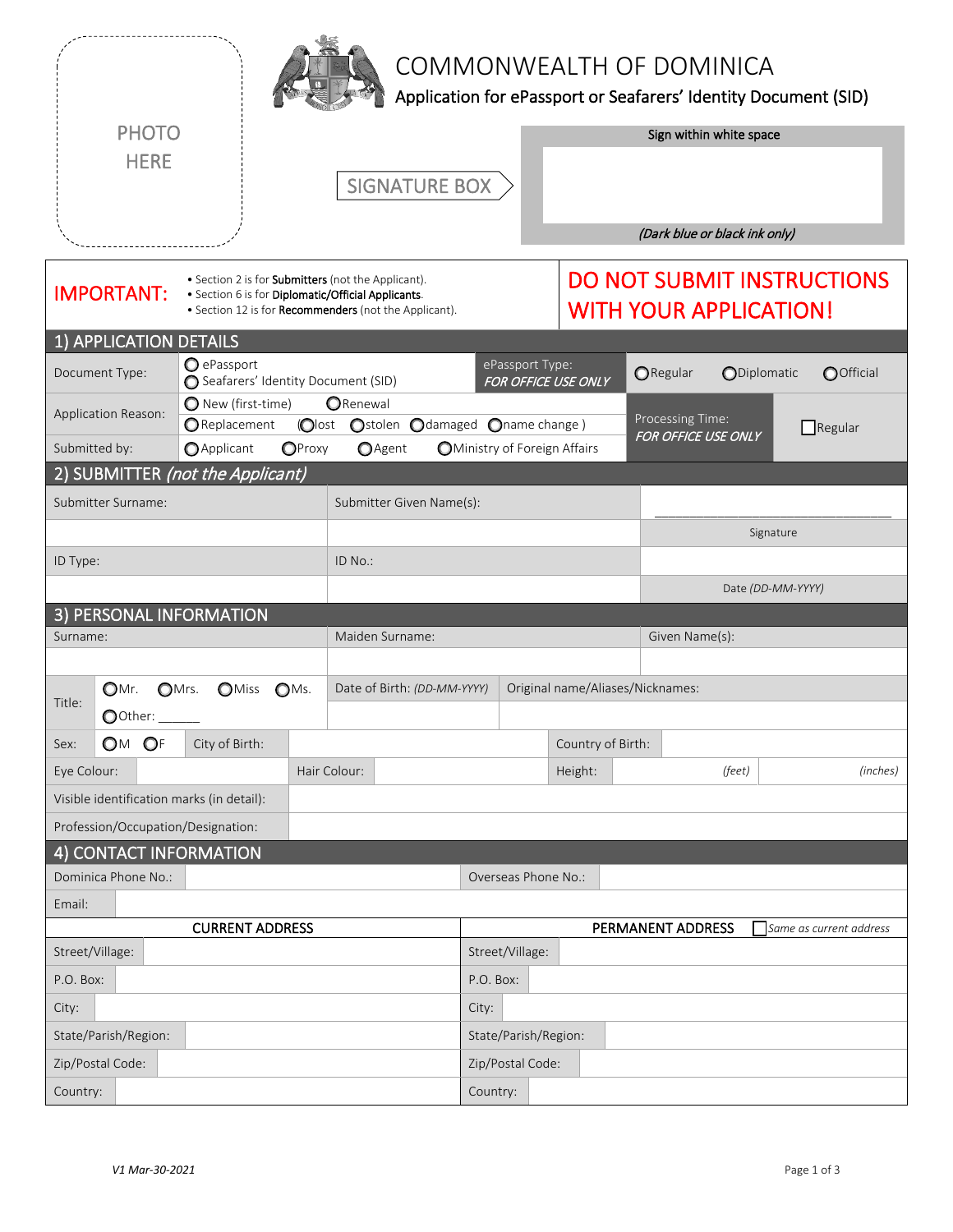

## COMMONWEALTH OF DOMINICA

## Application for ePassport or Seafarers' Identity Document (SID)

| 5) CITIZENSHIP                                                            |                               |  |                 |                                |                                      |                                      |                  |                                  |                                       |                                    |                                    |
|---------------------------------------------------------------------------|-------------------------------|--|-----------------|--------------------------------|--------------------------------------|--------------------------------------|------------------|----------------------------------|---------------------------------------|------------------------------------|------------------------------------|
| Citizenship:                                                              | <b>O</b> Birth                |  | <b>ODescent</b> | <b>O</b> Adoption              |                                      | <b>ORegistration</b>                 | ONaturalization  |                                  |                                       |                                    |                                    |
| Citizenship by<br>Investment (CBI):                                       | Document No.:                 |  |                 |                                | Issue Place:                         |                                      |                  |                                  |                                       | Registration Date:<br>(DD-MM-YYYY) |                                    |
| $\mathbb{O}N^{\circ}$<br>$\mathbf{O}$ Yes                                 |                               |  |                 |                                |                                      |                                      |                  |                                  |                                       |                                    |                                    |
| Consulate of Citizenship by 'Registration':                               |                               |  |                 |                                |                                      |                                      |                  |                                  |                                       |                                    |                                    |
| 6) NATIONALITY (only for Diplomatic/Official Applicants)                  |                               |  |                 |                                |                                      |                                      |                  |                                  |                                       |                                    |                                    |
| Nationality:                                                              |                               |  |                 |                                |                                      |                                      |                  |                                  |                                       |                                    |                                    |
| Document Type:                                                            | Issue Place:<br>Document No.: |  |                 |                                | Document Issue Date:<br>(DD-MM-YYYY) |                                      |                  |                                  | Document Expiry Date:<br>(DD-MM-YYYY) |                                    |                                    |
|                                                                           |                               |  |                 |                                |                                      |                                      |                  |                                  |                                       |                                    |                                    |
| 7) SPOUSE DETAILS                                                         |                               |  |                 |                                |                                      |                                      |                  |                                  |                                       |                                    |                                    |
| Marital Status:                                                           | OSingle                       |  | <b>OMarried</b> | ODivorced                      |                                      | O Widow(ed)                          |                  |                                  |                                       |                                    |                                    |
| Spouse's Surname:                                                         |                               |  |                 | Spouse's Given Name(s):        |                                      |                                      |                  |                                  | Marriage Place:                       |                                    | Marriage Date:<br>(DD-MM-YYYY)     |
|                                                                           |                               |  |                 |                                |                                      |                                      |                  |                                  |                                       |                                    |                                    |
| 8) EMERGENCY CONTACT PERSON                                               |                               |  |                 |                                |                                      |                                      |                  |                                  |                                       |                                    |                                    |
| <b>Contact Surname:</b>                                                   |                               |  |                 |                                |                                      | Contact Given Name(s):               |                  |                                  |                                       |                                    |                                    |
| Address:                                                                  |                               |  |                 |                                |                                      |                                      |                  |                                  |                                       |                                    |                                    |
| Email:                                                                    |                               |  |                 |                                |                                      |                                      |                  | Phone No.:                       |                                       |                                    |                                    |
| 9) APPLICANTS BORN ABROAD - PARENT/LEGAL GUARDIAN INFORMATION             |                               |  |                 |                                |                                      |                                      |                  |                                  |                                       |                                    |                                    |
| OFather                                                                   | <b>O</b> Mother               |  |                 | Parent/Legal Guardian Surname: |                                      | Parent/Legal Guardian Given Name(s): |                  |                                  |                                       |                                    | Date of Birth:<br>(DD-MM-YYYY)     |
| OLegal Guardian                                                           |                               |  |                 |                                |                                      |                                      |                  |                                  |                                       |                                    |                                    |
| Parent/Legal Guardian Citizenship:                                        |                               |  | <b>O</b> Birth  |                                | <b>ODescent</b><br><b>O</b> Adoption |                                      |                  | ONaturalization<br>ORegistration |                                       |                                    |                                    |
| Country of Birth:                                                         |                               |  |                 | Document No.:                  |                                      | Issue Place:                         |                  |                                  |                                       |                                    | Registration Date:<br>(DD-MM-YYYY) |
|                                                                           |                               |  |                 |                                |                                      |                                      |                  |                                  |                                       |                                    |                                    |
| Consulate of Citizenship by 'Registration':                               |                               |  |                 |                                |                                      |                                      |                  |                                  |                                       |                                    |                                    |
| 10) LOST, STOLEN, or DAMAGED ePASSPORT/SID (only if applicable)           |                               |  |                 |                                |                                      |                                      |                  |                                  |                                       |                                    |                                    |
| Date of Loss:<br>Passport/SID No.: (if known)<br>(DD-MM-YYYY)             |                               |  | Place of Loss:  |                                |                                      |                                      | Country of Loss: |                                  |                                       |                                    |                                    |
|                                                                           |                               |  |                 |                                |                                      |                                      |                  |                                  |                                       |                                    |                                    |
| Police Station/Dominican High<br>Commission/Consulate/Immigration Office: |                               |  |                 |                                | Case Report No.:                     |                                      |                  |                                  | Report Date: (DD-MM-YYYY)             |                                    |                                    |
|                                                                           |                               |  |                 |                                |                                      |                                      |                  |                                  |                                       |                                    |                                    |
| Comments:                                                                 |                               |  |                 |                                |                                      |                                      |                  |                                  |                                       |                                    |                                    |
| I certify that the above particulars are correct and                      |                               |  |                 |                                |                                      |                                      |                  |                                  |                                       |                                    |                                    |
| undertake in the event of the passport (or SID) coming                    |                               |  |                 |                                |                                      |                                      |                  |                                  |                                       |                                    |                                    |
| again into my possession to return it to the Passport Office.             |                               |  |                 |                                | Signature                            |                                      |                  |                                  |                                       | Date (DD-MM-YYYY)                  |                                    |